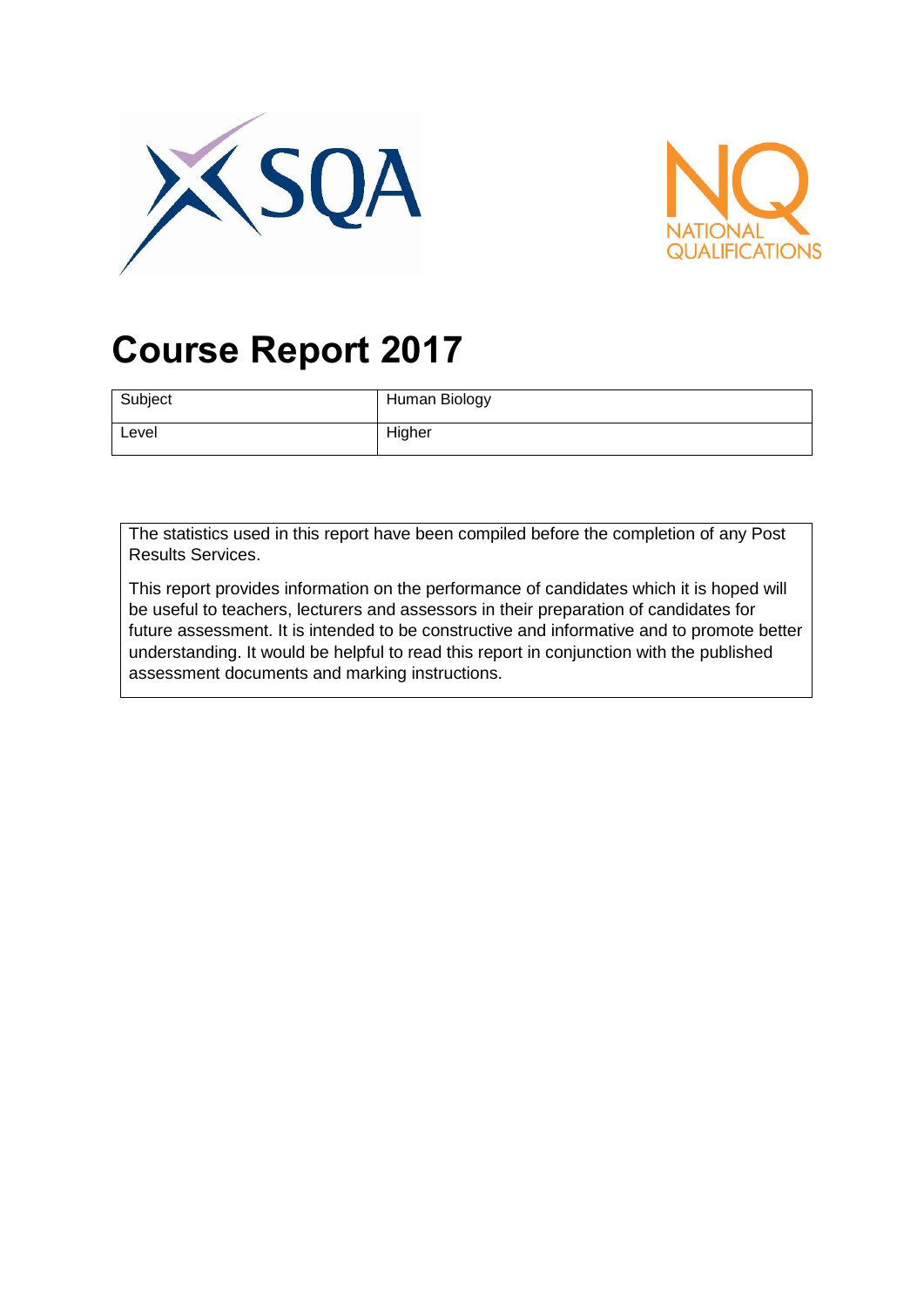# **Section 1: Comments on the Assessment**

### **Summary of the course assessment**

#### **Component 1 — question paper**

Section 1 (Objective Test) did not perform as well as expected. Some questions proved slightly more demanding than originally intended. This was taken into account when setting the grade boundaries.

Section 2 performed as expected. Candidates were generally good at demonstrating their knowledge, but found applying their knowledge more challenging. There were disappointing responses to some straightforward demonstrating knowledge questions. The majority of candidates demonstrated good numeracy and literacy skills.

#### **Component 2 — assignment**

Candidates continue to show an improvement in their assignment performance.

There was a slight improvement in performance in the applying knowledge, selecting information and processing/presenting sections. The analysis, conclusion and evaluation sections continue to be the most challenging for candidates.

# **Section 2: Comments on candidate performance**

## **Areas in which candidates performed well**

#### **Component 1 — question paper**

#### **Section 1 (Objective Test)**

| Questions 1, 10, 15, 20 | Most candidates demonstrated that they had knowledge and<br>understanding of these topics.            |
|-------------------------|-------------------------------------------------------------------------------------------------------|
| Questions 4, 14, 17, 18 | Most candidates could apply their knowledge and<br>understanding to answer these questions correctly. |
| Question 3              | Most candidates had the skills required to solve this problem.                                        |

#### **Section 2**

Most candidates demonstrated good knowledge of the following course areas:

| Question $1(a)$ ; (d) | Naming mitosis and describing tumour development.          |
|-----------------------|------------------------------------------------------------|
| Question 2;(d)        | Calculating the percentage chance of inheriting PKU.       |
| Question $4( c )$     | Describing the effect of pregnancy on the menstrual cycle. |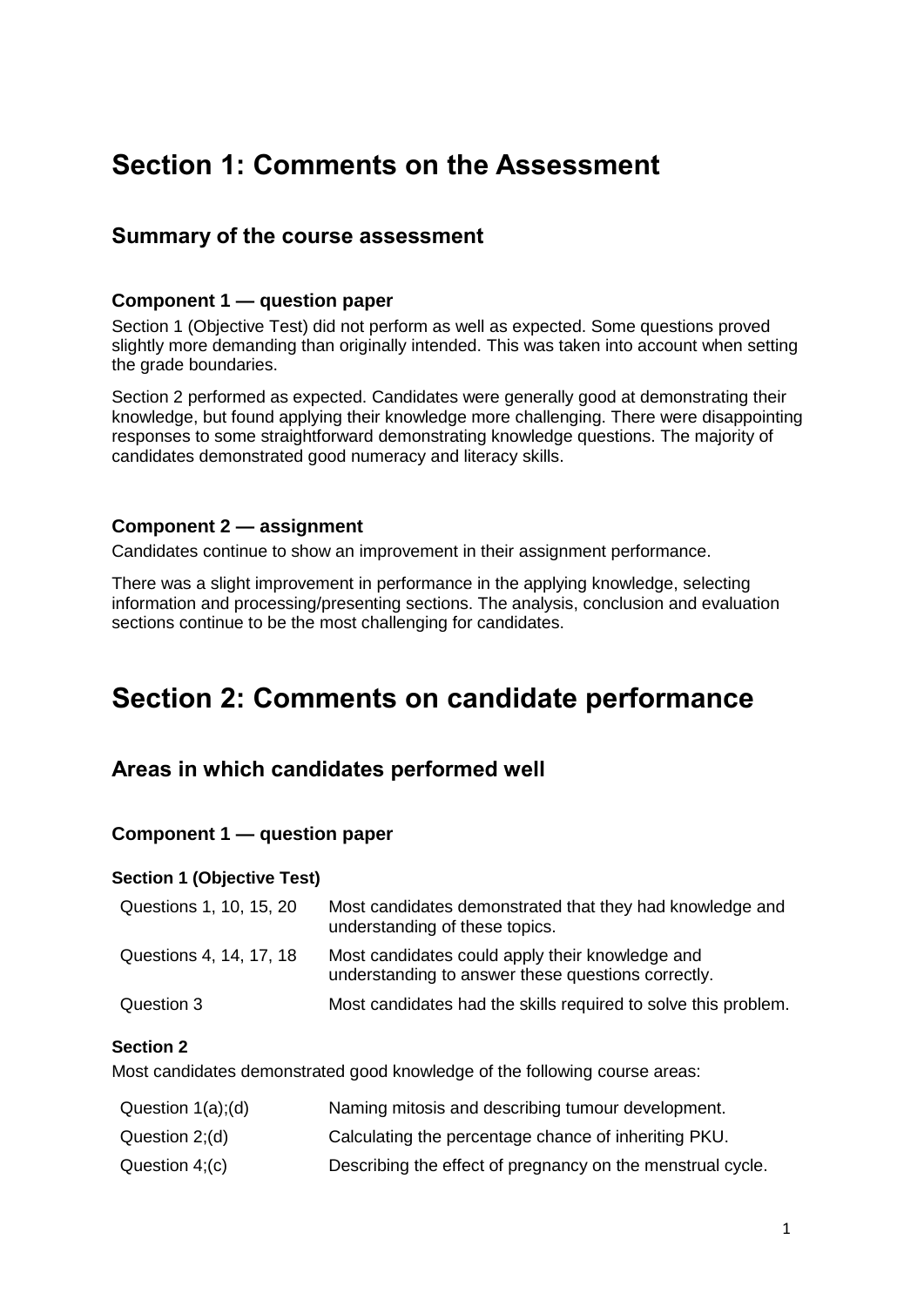| Question $5(a)$ ;(b)             | Identifying the blood vessel type and naming the endothelium.                                                   |
|----------------------------------|-----------------------------------------------------------------------------------------------------------------|
| Question 6(b)                    | Measuring blood pressure.                                                                                       |
| Question 7(c)                    | Identifying factors that could influence a study.                                                               |
| Question 8(a)                    | Identifying the mitochondrion.                                                                                  |
| Question $9(a)$ ; $(b)$ ; $(f)$  | Naming the medulla, explaining antagonistic action and<br>naming effects of the sympathetic system on the body. |
| Question $10(a)$ ; $(c)$ ; $(d)$ | Naming antigens, naming cytokines and describing the<br>advantage of having memory cells.                       |
| Question 11(a)(iii)              | Giving reasons for the increase in life expectancy over the last<br>150 years.                                  |
| Question 12A                     | Describing the structure of DNA and the process of DNA<br>replication.                                          |

Most candidates performed well in the following skill areas:

| Questions $4(a)(ii)$ ; $7(e)(i)$ ;<br>$9(c)(i)$ ; 11(a)(ii) and<br>11(b)(i) | <b>Selecting information</b> — candidates were generally good at<br>selecting data from tables and graphs.                                      |
|-----------------------------------------------------------------------------|-------------------------------------------------------------------------------------------------------------------------------------------------|
| Question 3(c)                                                               | <b>Presenting information</b> — most candidates were able to<br>draw a line graph correctly.                                                    |
| Questions $4(b)(i)$ and<br>9(c)(ii)                                         | <b>Processing information</b> — candidates generally were good<br>at calculating ratios and performing calculations on selected<br>information. |
| Question 3(a)                                                               | <b>Evaluating experimental design</b> – most candidates could<br>work out why alkali should not be added at the start of the<br>investigation.  |
| Question 7(b)                                                               | <b>Providing supported explanations</b> – most candidates were<br>able to provide an explanation for this conclusion.                           |
| Question 1(e)(ii)                                                           | <b>Making predictions</b> — most candidates were able to make<br>this prediction.                                                               |

### **Component 2 — assignment**

#### **Section 1: Aim(s)**

Almost all candidates produced an appropriate aim for their investigation.

#### **Section 2: Apply knowledge and understanding of human biology**

Most candidates were able to show good knowledge and understanding, at Higher level, of the human biology underlying their investigation.

#### **Section 3: Select information**

Almost all candidates were able to select two pieces of data that were relevant to their investigation and allowed for a conclusion to be drawn.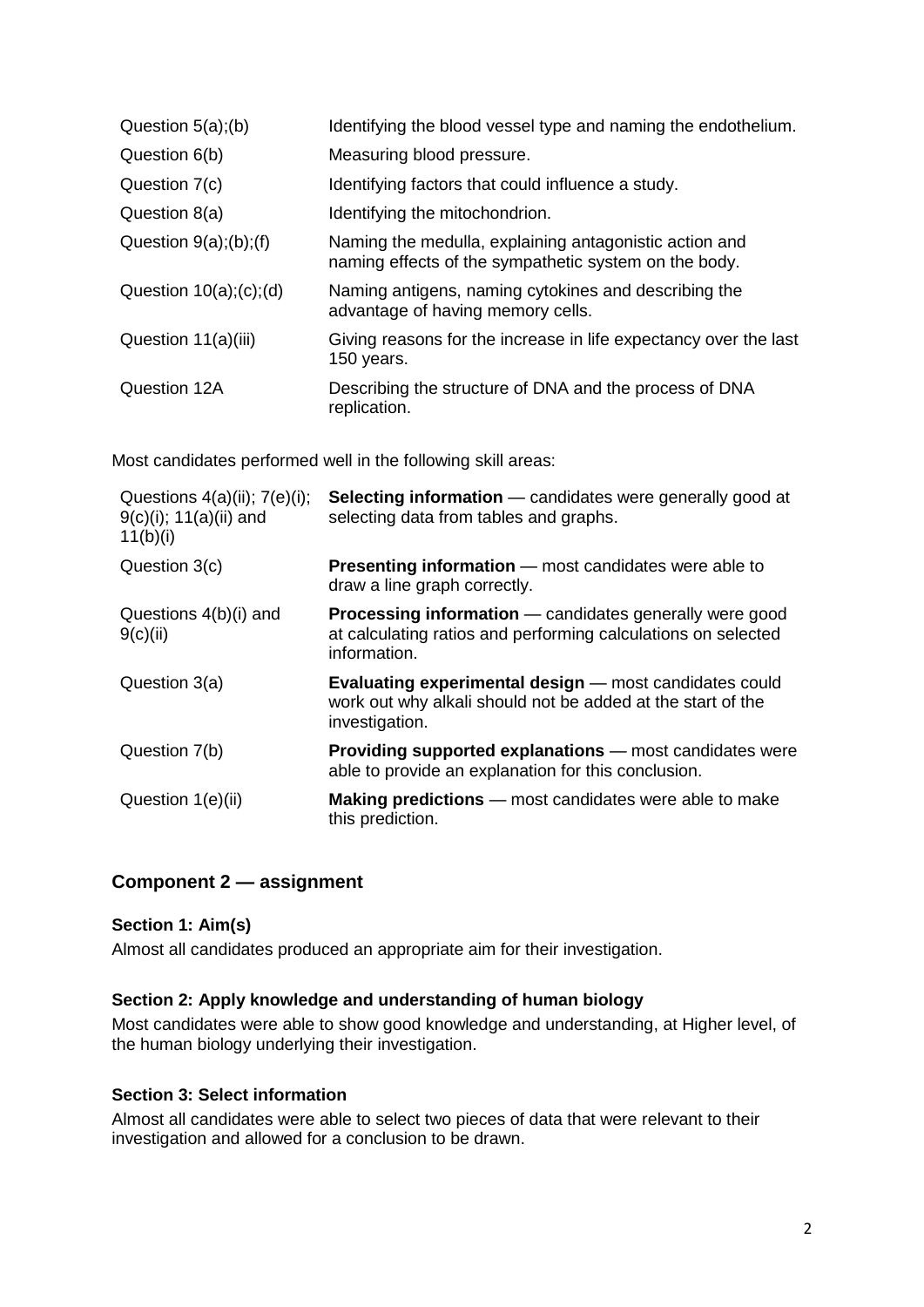#### **Section 4: Process and present data/information**

The majority of candidates were good at processing and presenting their raw data.

#### **Section 8: Presentation**

Most candidates produced a logically structured report that had an appropriate title and contained references at its end.

## **Areas which candidates found demanding**

#### **Component 1 — question paper**

#### **Section 1 (Objective Test)**

| Question 2  | Half of candidates were unable to draw the correct conclusion from<br>this graph containing two vertical axes.                                                                                                                                                                                          |
|-------------|---------------------------------------------------------------------------------------------------------------------------------------------------------------------------------------------------------------------------------------------------------------------------------------------------------|
| Question 5  | This proved to be a challenging application of knowledge question.<br>Most candidates could not work out that glycolysis was the only<br>process that could occur in a cell with no nucleus or mitochondrion.                                                                                           |
| Question 6  | Approximately only half of candidates knew that most ATP is<br>produced when hydrogen ions pass through ATP synthase.                                                                                                                                                                                   |
| Question 7  | This question was poorly done. Most candidates appeared to have<br>little knowledge of lactic acid production.                                                                                                                                                                                          |
| Question 8  | Approximately only half of candidates were able to apply their<br>knowledge of autosomal dominance to the family tree given.                                                                                                                                                                            |
| Question 9  | Less than half of candidates were able to correctly apply their<br>knowledge of sex-linked inheritance to determine the expected<br>phenotypes.                                                                                                                                                         |
| Question 11 | This was a very challenging question. Candidates had to interpret<br>the graph, take readings from it and then put these readings into a<br>formula in order to calculate the cardiac output.                                                                                                           |
| Question 12 | It was disappointing that only half of candidates knew about the role<br>of thrombin in clot formation. This was intended to be a very<br>straightforward question.                                                                                                                                     |
| Question 13 | It was very disappointing that fewer than half of candidates realised<br>that glucagon, produced by the pancreas, stimulates the conversion<br>of glycogen to glucose. This was another straightforward<br>demonstrating knowledge question that proved to be surprisingly<br>difficult for candidates. |
| Question 16 | This was a fairly novel question which involved candidates applying<br>their knowledge of perception. It was encouraging that almost half of<br>candidates were able to answer it correctly.                                                                                                            |
| Question 19 | This was designed to be a challenging applying knowledge<br>question. Less than half of candidates were able to correctly<br>determine the condition each patient had.                                                                                                                                  |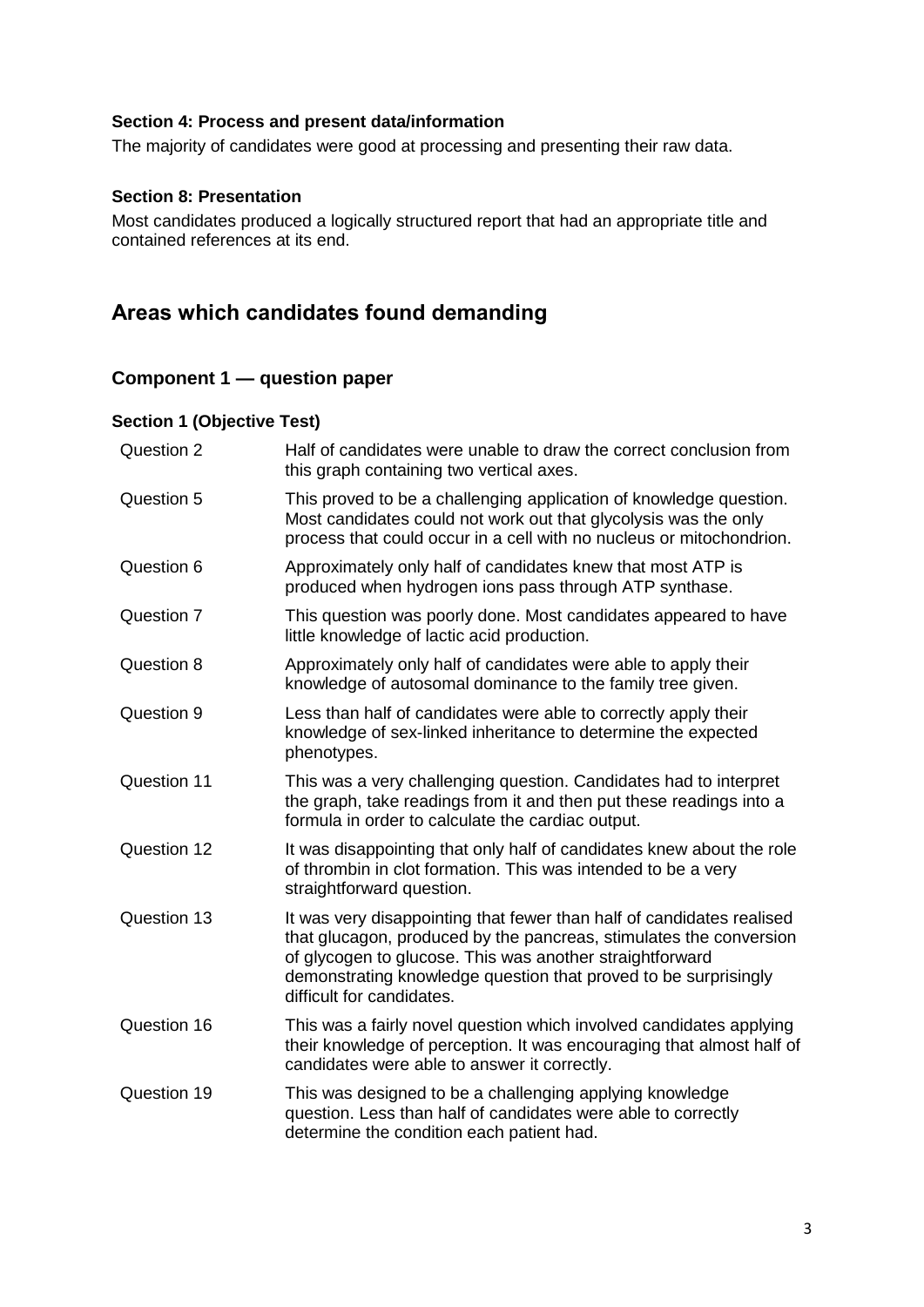| <b>Section 2</b>  |                                                                                                                                                                                                                                                                              |
|-------------------|------------------------------------------------------------------------------------------------------------------------------------------------------------------------------------------------------------------------------------------------------------------------------|
| Question 1(b)     | Most candidates did not know that blood cells are an example of<br>connective tissue.                                                                                                                                                                                        |
| Question 1(c)     | A large number of candidates answered in terms of red blood cells<br>needing haemoglobin to transport oxygen; instead of realising that<br>after differentiation the gene to produce haemoglobin is switched on<br>in red blood cells but switched off in white blood cells. |
| Question 1(d)(i)  | Many candidates could not take the correct reading from this graph<br>containing two vertical axes. The correct answer was 15. Many<br>candidates thought it was 17.5.                                                                                                       |
| Question 2(a)     | Many candidates did not know that it is a nucleotide that is replaced<br>when a substitution mutation occurs within a gene. They also did not<br>realise that the effect of this is to change an amino acid in the<br>resultant enzyme.                                      |
| Question 2(b)(ii) | Most candidates did not realise that the metabolic pathway indicated<br>that tyrosine can be obtained from dietary protein and so people with<br>PKU can still make melanin.                                                                                                 |
| Question 3(b)     | This question was poorly done this year as many candidates did not<br>notice that they could not list variables already shown in the<br>investigation description. Consequently, they gave answers relating to<br>volume or time which were wrong.                           |
| Question 3(e)     | Many candidates gave a general description of how non-competitive<br>inhibitors affect enzymes instead of relating their answer to the results<br>of the investigation, and stating that the absorbance levels will remain<br>low.                                           |
| Question 4(a)     | Many candidates did not realise that oestrogen build-up stimulates<br>the release of LH which triggers ovulation.                                                                                                                                                            |
| Question 4(d)     | Many candidates did not know how fertility drugs stimulate ovulation.                                                                                                                                                                                                        |
| Question 5(a)(ii) | A large number of candidates did not realise that arteries can undergo<br>vasoconstriction to reduce blood flow to capillary networks.                                                                                                                                       |
| Question 5(b)(ii) | Many candidates stated that substances move from plasma to tissue<br>fluid by diffusion instead of indicating pressure filtration.                                                                                                                                           |
| Question 5(c)     | Many candidates were unaware of the role of lymph vessels in the<br>return of tissue fluid to the bloodstream.                                                                                                                                                               |
| Question 6(a)     | Many candidates could not explain what systolic and diastolic<br>measurements are.                                                                                                                                                                                           |
| Question 6(c)(i)  | Most candidates were able to state that atherosclerosis was caused<br>by a build-up of fatty material / cholesterol in an artery. However,<br>many did not then link this to how it raised blood pressure by reducing<br>the diameter of the lumen.                          |
| Question 6(c)(ii) | Many candidates could not describe how a low HDL to LDL ratio<br>results in more cholesterol being deposited in the arteries.                                                                                                                                                |
| Question 7(d)     | It was disappointing that many candidates were unable to examine<br>the research design, and describe that the large number of women<br>used made the results reliable.                                                                                                      |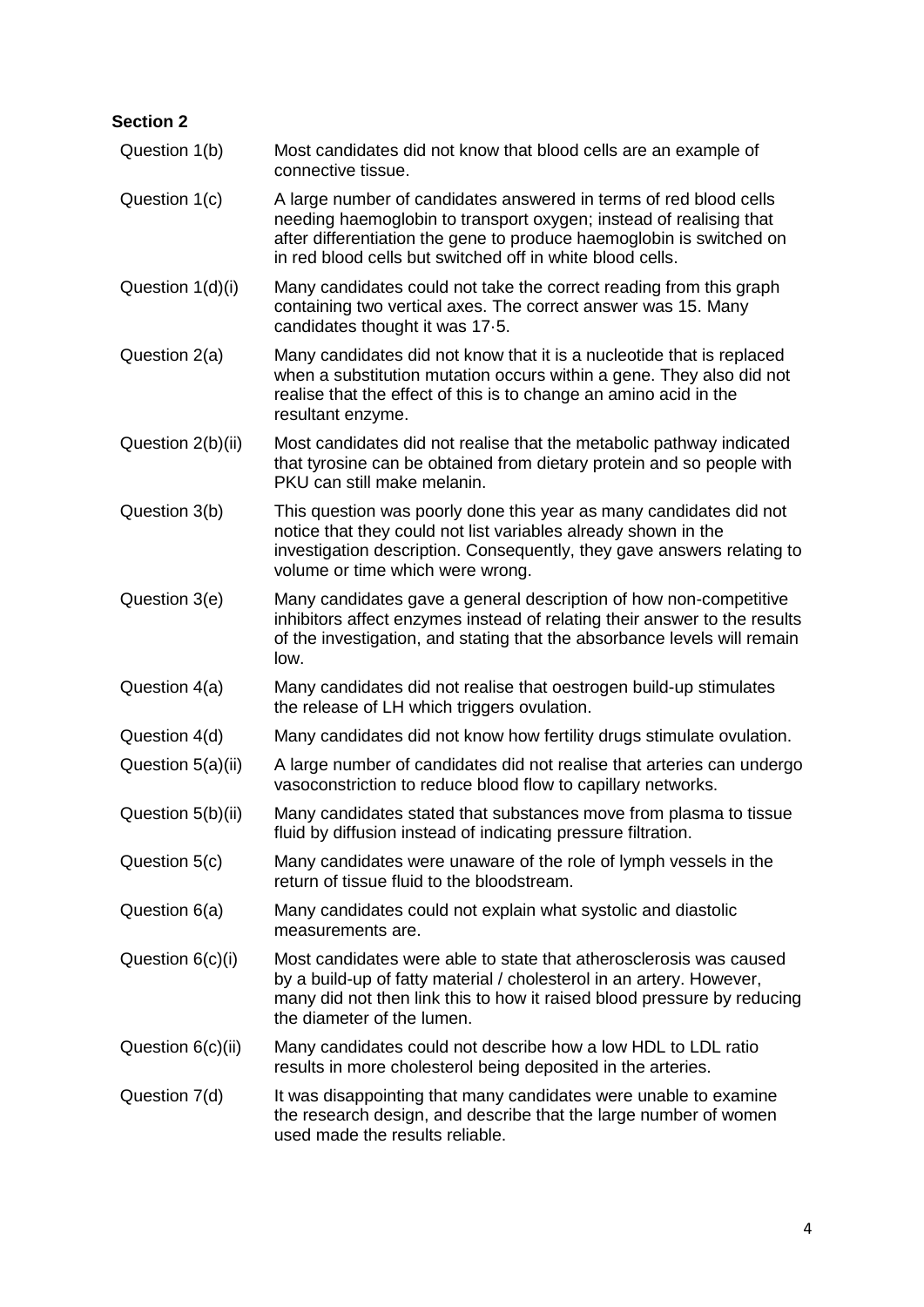| Question 7(e)(ii)  | A large number of candidates found it difficult to work out how to<br>determine the number of years when the average bone mass was at<br>least 80% of the maximum.                                                                                                                                       |
|--------------------|----------------------------------------------------------------------------------------------------------------------------------------------------------------------------------------------------------------------------------------------------------------------------------------------------------|
| Question 8(b)      | Despite some candidates gaining all three marks, it was disappointing<br>that many scored zero for this question. These candidates were<br>unable to describe what the diagram was showing using the terms<br>vesicle, neurotransmitter and receptor.                                                    |
| Question 8(c)      | Many candidates were unaware that sensitisation involves increasing<br>the number or sensitivity of receptors in the synapse and that it can<br>lead to addiction.                                                                                                                                       |
| Question 9(d)      | Most candidates did not realise that this question was simply looking<br>for the fact that the heart has a SAN which controls the heartbeat.                                                                                                                                                             |
| Question 9(e)      | This was a challenging question and many candidates were unable to<br>interpret the data in the graph in order to justify the statement.                                                                                                                                                                 |
| Question 10(e)     | Most candidates were unaware that TB bacteria can survive within<br>phagocytes.                                                                                                                                                                                                                          |
| Question 11(a)(i)  | A large number of candidates were unable to calculate this<br>percentage increase.                                                                                                                                                                                                                       |
| Question 11(b)(ii) | This was a very challenging question that very few candidates<br>answered correctly. Candidates needed to identify that in 1861 there<br>was a high rate of infant mortality. Many candidates misinterpreted<br>the question and answered in terms of the immune system of children<br>getting stronger. |

#### **Component 2 — assignment**

#### **Section 5: Analyse data/information**

The analysis section continues to be poorly done, with more than half of candidates failing to gain any marks. This is usually because candidates do not fully analyse their data. They often fail to describe the key trends and relationships shown and do not quote relevant figures in support of their analyses. Many candidates try to compare the data from each of their sources, but fail to state the relevant figures from the tables and/or graphs they are comparing.

#### **Section 6: Conclusion(s)**

More than half of candidates failed to gain the conclusion mark because their conclusion either did not answer their aim, or was unsupported by the data in their report.

#### **Section 7: Evaluation**

The majority of candidates gained either one or two marks for the evaluation section. Many candidates did not use the terms 'valid', 'reliable' and 'robust' correctly, often providing an inappropriate justification.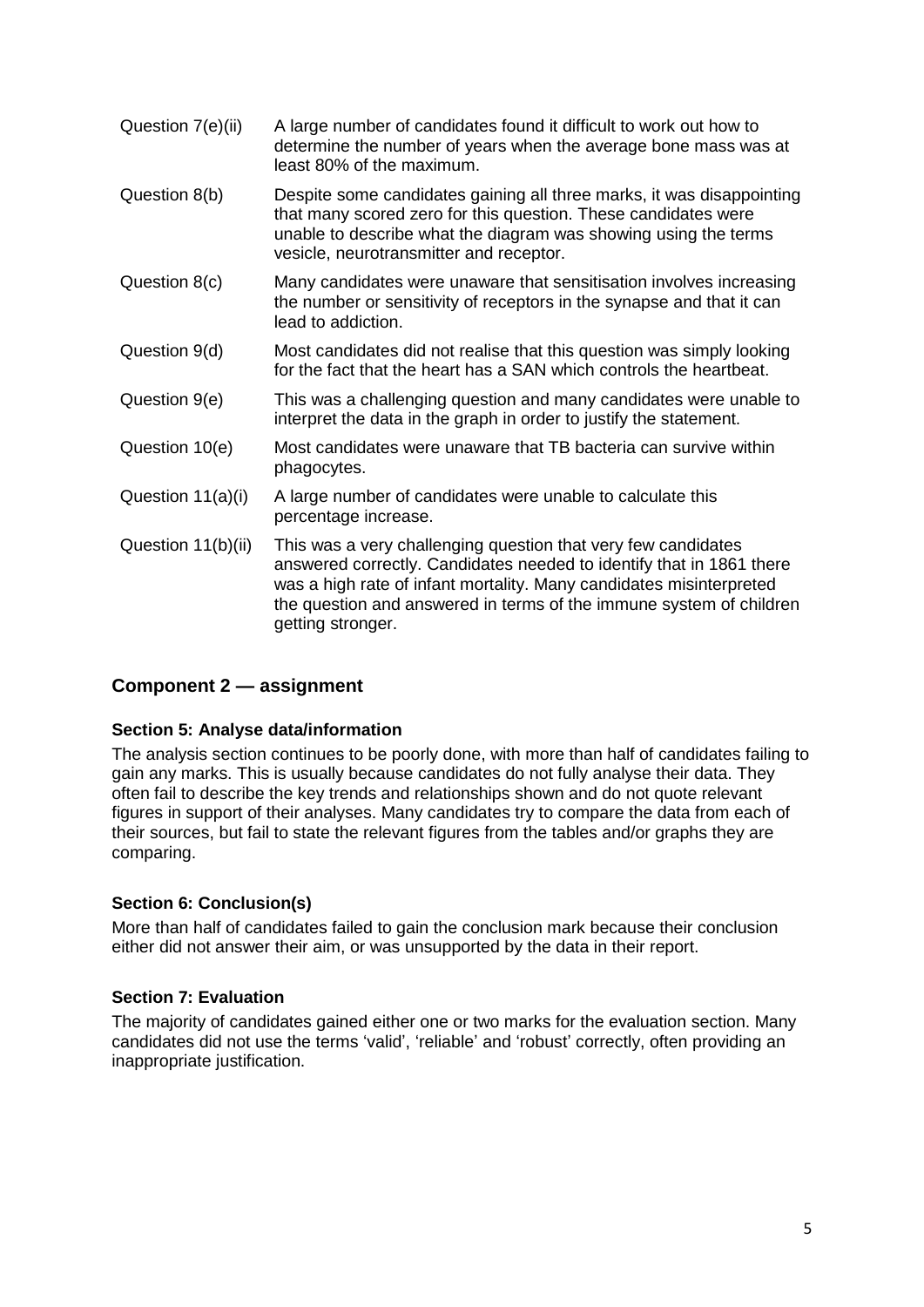# **Section 3: Advice for the preparation of future candidates**

#### **Component 1 — question paper**

Candidates generally appeared to be well prepared for the question paper, and there were fewer 'no responses' to questions this year compared to last year. This is encouraging and indicates that centres are generally doing a good job of preparing candidates for the exam.

While preparing candidates, centres should be aware that only the mandatory knowledge outlined in the Course Assessment Specification can be assessed in the question paper.

There were a number of areas where candidate understanding of basic mandatory knowledge was disappointing. These included: clot formation, control of blood glucose concentration, tissue types, use of fertility drugs, pressure filtration and sensitisation. Some centres should consider reviewing their teaching of these topics.

It is encouraging that candidate performance in the skills-based questions is generally good. However, there are a number of areas where candidates could improve, such as in questions which involve taking readings from a graph containing two vertical axes. Centres should focus on practising this skill with candidates. Centres should also emphasise to candidates that, to obtain reliable results in studies, researchers use large numbers of individuals.

Examiners commented that there were more candidates this year whose writing was difficult to read — or illegible in some cases. Candidates should be reminded that markers need to be able to read their work, and centres should provide appropriate support if they identify candidates who struggle to write legibly.

#### **Component 2 — assignment**

In general, centres are providing good support to candidates for the assignment. Centres are reminded that they should be using the Instructions for Candidates and the assignment marking instructions to help prepare candidates.

Candidates can process both pieces of information in the same way eg from a table into a graph. They should not be encouraged to process information in an illogical manner — for example, from a graph of results back into a table.

Candidates should fully analyse each piece of data, describing all the key trends using relevant figures. They should not feel that they have to make a calculation as this can lead them to make inappropriate calculations — for example, calculating a percentage decrease from a series of percentages.

Any conclusion that candidates make must refer to the aim of their assignment and be supported by the data provided.

When candidates use the terms valid, reliable and robust in their evaluation, they must produce an appropriate justification that supports the comment.

Whilst it was pleasing to see that the conditions of assessment for coursework were adhered to in the majority of centres, there were a small number of examples where this may not have been the case. Following feedback from teachers, we have strengthened the conditions of assessment criteria for National 5 subjects and will do so for Higher and Advanced Higher. The criteria are published clearly on our website and in course materials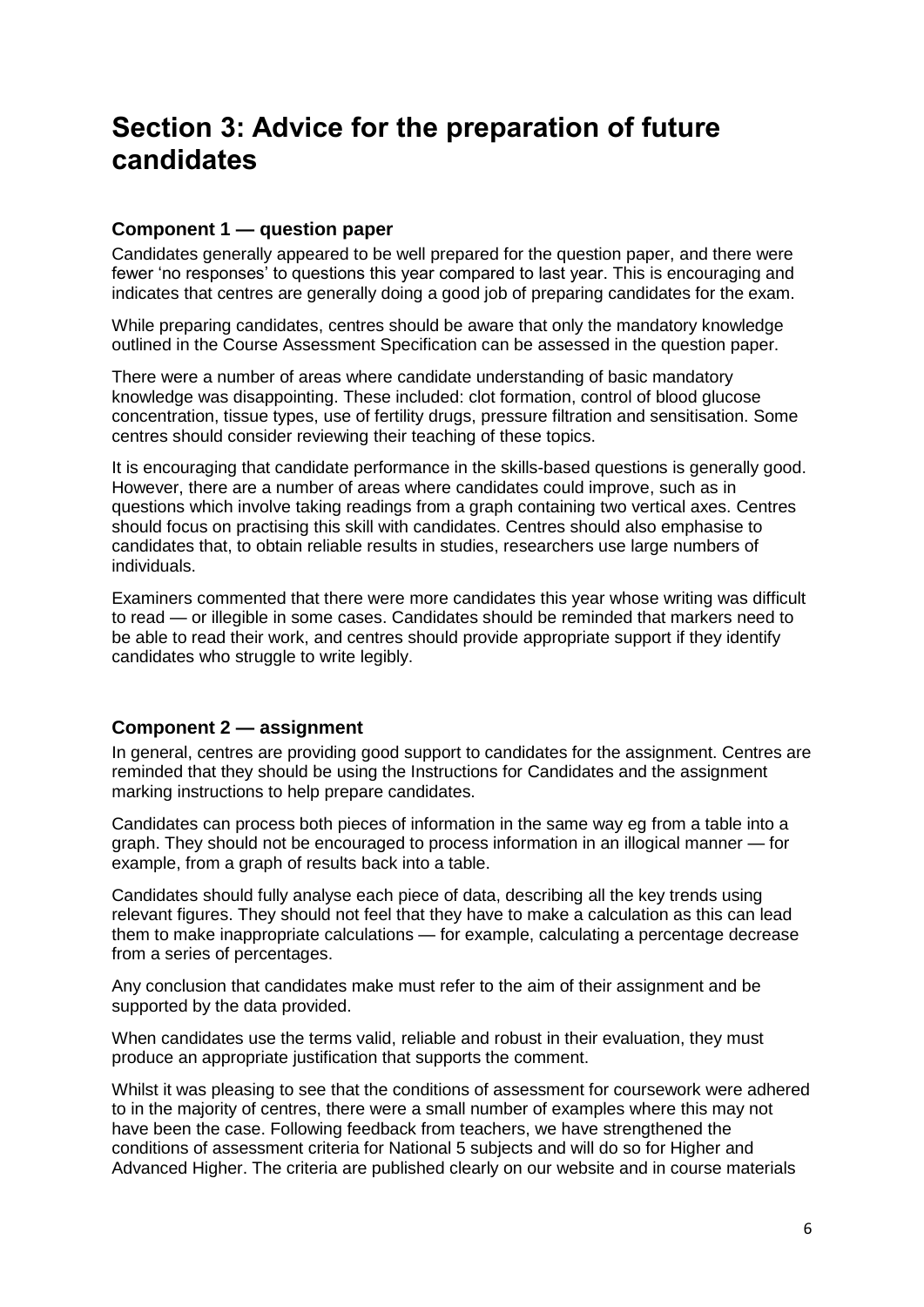and must be adhered to. SQA takes very seriously its obligation to ensure fairness and equity for all candidates in all qualifications through consistent application of assessment conditions and investigates all cases alerted to us where conditions may not have been met.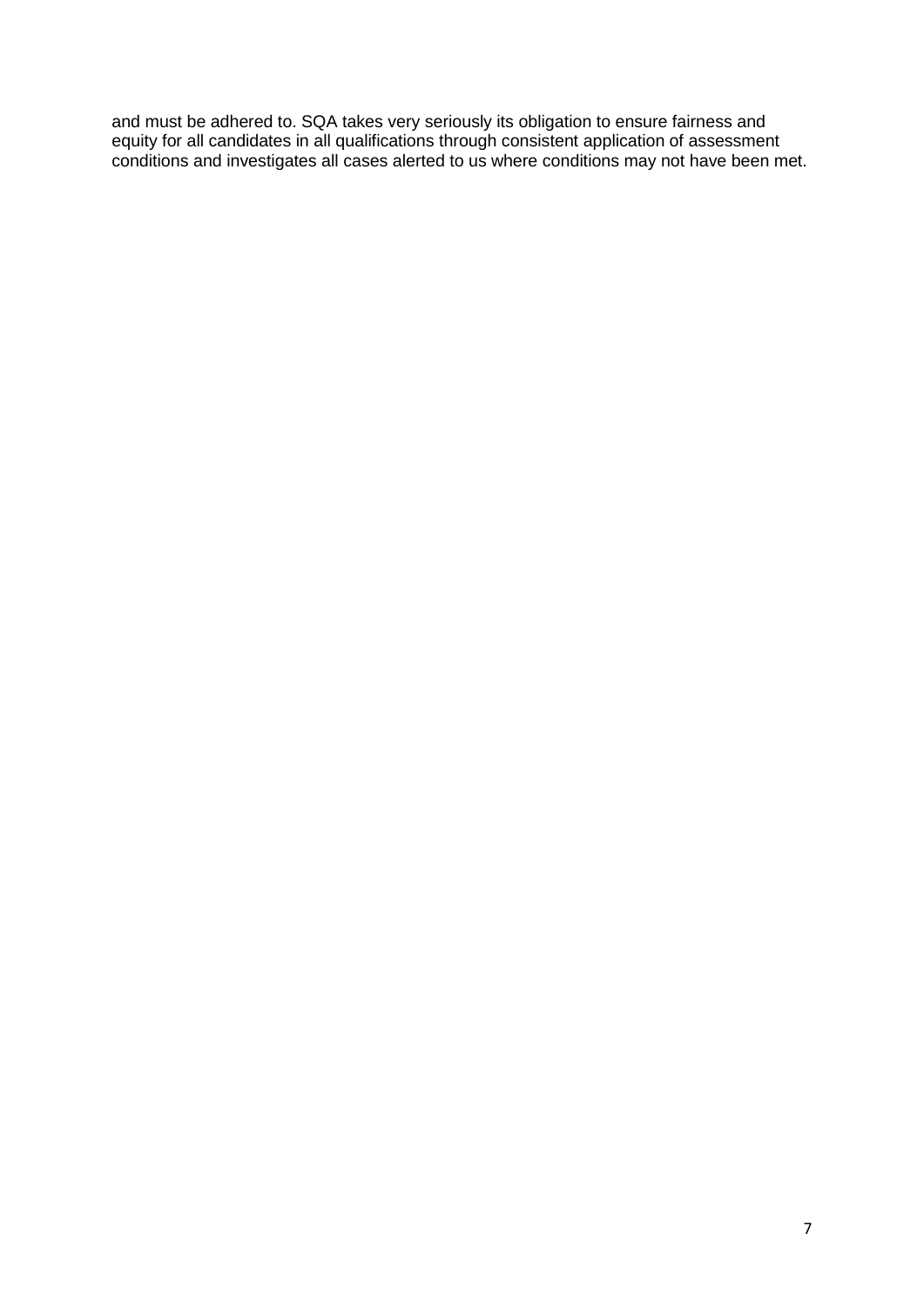# **Grade Boundary and Statistical information:**

# **Statistical information: update on Courses**

| Number of resulted entries in 2016 | 5991 |
|------------------------------------|------|
|                                    |      |
| Number of resulted entries in 2017 | 5927 |

### **Statistical information: Performance of candidates**

#### **Distribution of Course awards including grade boundaries**

| <b>Distribution of Course</b><br>awards | %     | Cum. $%$                 | Number of candidates | Lowest<br>mark           |
|-----------------------------------------|-------|--------------------------|----------------------|--------------------------|
| Maximum Mark -                          |       |                          |                      |                          |
| A                                       | 23.4% | 23.4%                    | 1388                 | 83                       |
| B                                       | 22.6% | 46.0%                    | 1337                 | 70                       |
| C                                       | 24.9% | 70.8%                    | 1473                 | 57                       |
| D                                       | 11.6% | 82.4%                    | 688                  | 50                       |
| No award                                | 17.6% | $\overline{\phantom{a}}$ | 1041                 | $\overline{\phantom{a}}$ |